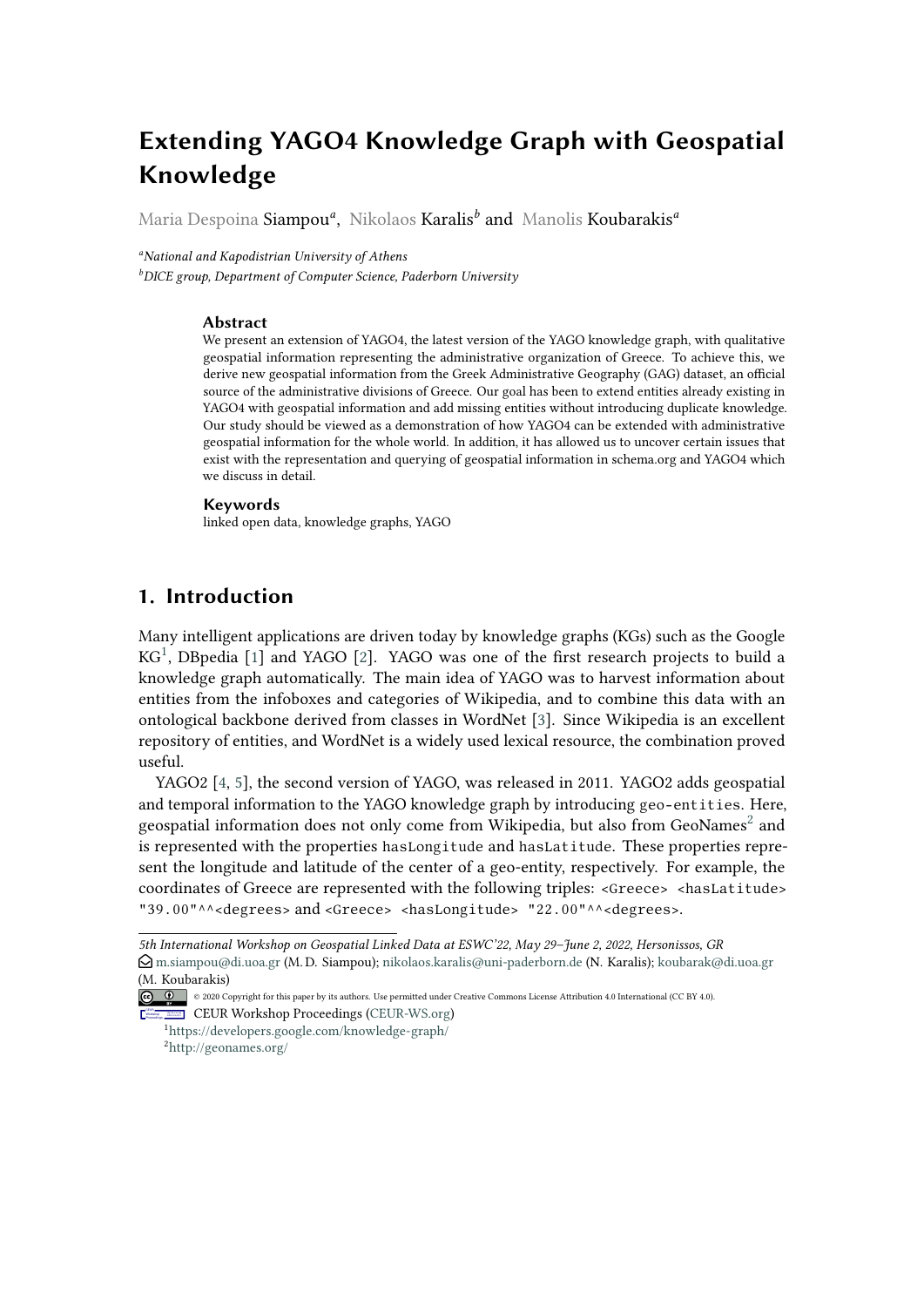To enrich YAGO2 with more geospatial information, YAGO2geo [\[6\]](#page-11-5) was developed. YAGO2geo is an extension of YAGO2 with precise geospatial information represented by geometries (including lines, multipolygons etc.) encoded using Open Geospatial Consortium<sup>[3](#page-1-0)</sup> standards. The extension draws geospatial information from multiple sources. First, it utilizes geographical administrative data provided by official sources of three countries: Greece, the United Kingdom and the Republic of Ireland. Additionally, it extracts geospatial information about the administrative units of every country from the Global Administrative Areas dataset (GADM) $^4$  $^4$  and introduces information for other types of geographical features, such as lakes, from the OpenStreetMap  $\left( \text{OSM} \right)^5$  $\left( \text{OSM} \right)^5$ . Apart from geometries, YAGO2geo includes additional information provided by the aforementioned data sources, for instance the population of cities.

Following the evolution of YAGO, YAGO3 [\[7\]](#page-11-6), was released in 2015. YAGO3 is multilingual, as it combines information from Wikipedias in multiple languages.

The latest version of YAGO, YAGO4 [\[8\]](#page-11-7), takes its taxonomy from schema.org $^6$  $^6$  [\[9\]](#page-11-8) and the entities from Wikidata [\[10\]](#page-11-9). Additionally, its consisent ontology allows semantic reasoning with OWL 2 description logics. Geospatial information in YAGO4 is represented with the schema:geo property, which expects its values to be of schema:GeoCoordinates and schema:GeoShape types. By illustration, the coordinates of Greece are expressed as schema: geo <geo:38.5,23>. This representation indicates that each location is represented, again, by a longitude/latitude pair. However, there are various cases in which representing locations with more precise information, like polygons or linestring, seems more reasonable. If we have such information available e.g., about cities, municipalities and rivers, then we can answer questions like *"Which is the city of Germany where two streams meet at a lake?"*, or *"Which are the neighboring municipalities of the municipality of Athens?"*.

Following the approach of YAGO2geo, we seek to extend the YAGO4 knowledge graph with more precise geospatial information derived from the GAG dataset. Such information can be both geometries and other properties such as population, which are not present in YAGO4. The contributions of the paper are the following:

• We carry out a detailed study regarding what kind of administrative information about Greece is available in YAGO4. We find several issues including the inability of representing complex geometries and performing SPARQL queries. We expect similar issues to exist regarding how the administrative divisions of other countries are represented in YAGO4.

• We extend YAGO4 with new classes that capture the current administrative organization of Greece and precise geospatial information about these divisions.

• We point out inadequacies in the representation of certain types of geospatial information (e.g., multilines and multipolygons) in schema.org although these types have been available in standards of the Open Geospatial Consortium for many years.

•We present partial solutions to these inadequacies so that such geospatial information can be represented in YAGO4.

•We have publicly released our work accompanied with the datasets used.<sup>[7](#page-1-4)</sup>

<span id="page-1-0"></span><sup>3</sup><https://www.ogc.org/standards/geosparql>

<span id="page-1-1"></span><sup>4</sup>[https://gadm.org/]( https://gadm.org/)

<span id="page-1-2"></span><sup>5</sup><https://www.openstreetmap.org/>

<span id="page-1-3"></span><sup>6</sup>[https://schema.org/]( https://schema.org/)

<span id="page-1-4"></span><sup>7</sup>[https://github.com/msiampou/yago4-ext.](https://github.com/msiampou/yago4-ext)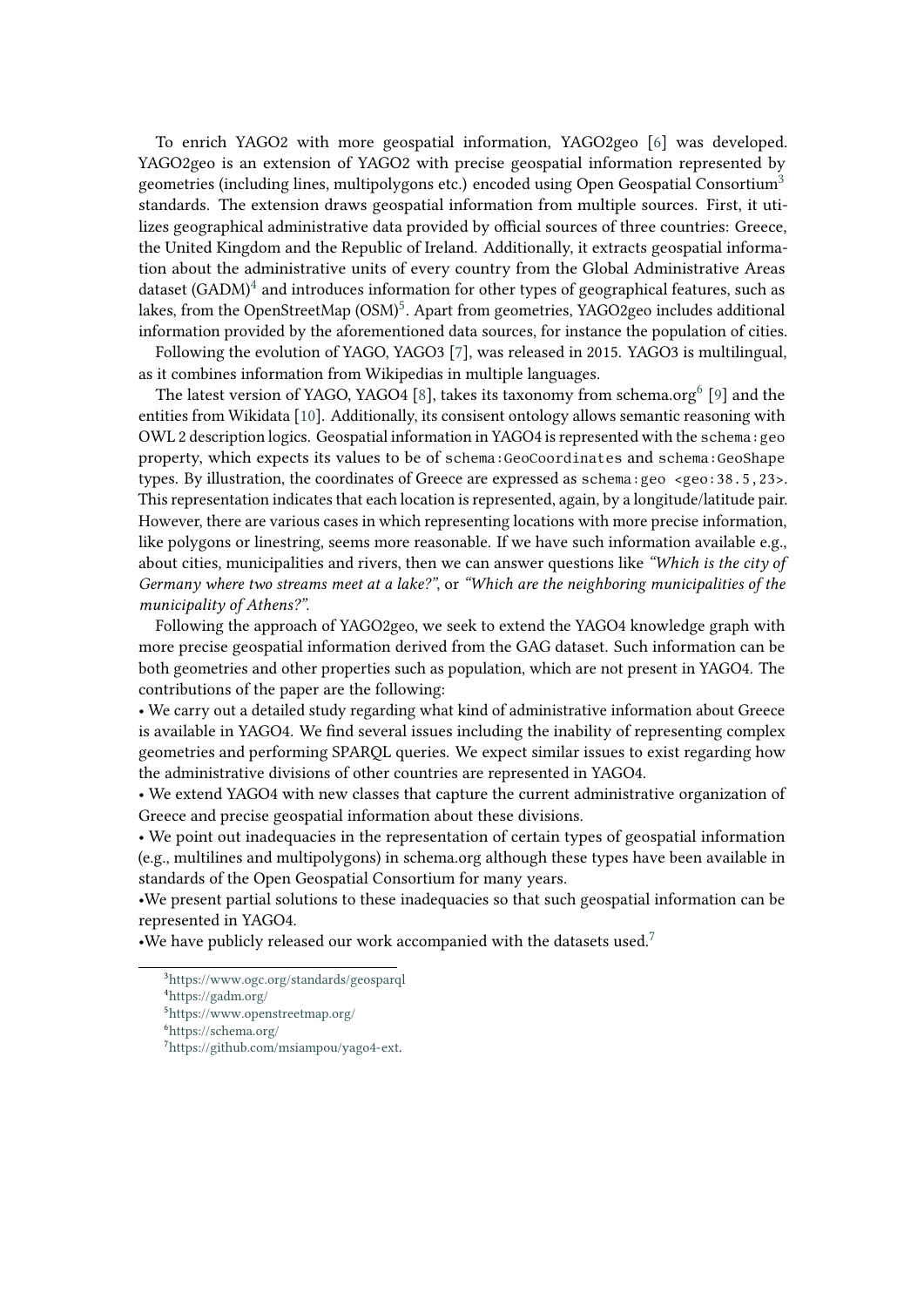The rest of the paper is structured as follows: Section 2 discusses related works, while Section 3 gives a detailed overview of the YAGO4 knowledge graph. Section 4 presents the GAG dataset and discusses what kind of administrative information about Greece is already present in YAGO4. Section 5 presents the methodology followed in order to extend YAGO4 with geospatial information. Section 6 concludes the paper and makes certain recommendations for schema.org and YAGO4.

# **2. Related Work**

**Geospatial and Temporal Information in YAGO2.** YAGO2 integrates a spatial and a temporal dimension into the YAGO knowledge base in a consistent way. Therefore, while YAGO knowledge is encoded in SPO triples, where S is the subject, P is the predicate and O is the object, YAGO2 extends this model and uses SPOTL, where T stands for time and L stands for location. Regarding its spatial dimension, YAGO2 introduces geo-entities to represent the entities with a permanent physical location on Earth. The position of each geo-entity is described by a single geo-coordinate pair, consisting of latitude and longitude values. To that extent, the yagoGeoEntity class was created to serve as the common super class for all geo-entities. Furthermore, the special data type yagoGeoCoordinates was introduced to represent the location coordinates. Each instance of yagoGeoEntity is directly connected to its geographical coordinates by the hasGeoCoordinates relation. Geo-entities are drawn from two main sources: Wikipedia and GeoNames. Wikipedia is a rich source of information, containing numerous spatial entities (like mountains, rivers, cities, etc.) most of them accompanied with their geographical coordinates. The GeoNames dataset was utilized for locations that did not meet the aforementioned criterion. In addition to geographical coordinates, GeoNames provides information regarding location, such as alternate names and neighboring countries. YAGO2 takes advantage of this plethora of information, presenting algorithms that match individual geo-entities existing in both sources, without introducing duplicated entities. The matching process results in over 7 million geo-entities and 320 million new facts from GeoNames that were added to YAGO2.

**The knowledge graph YAGO2geo.** YAGO2geo [\[6\]](#page-11-5) was developed with the purpose of extending YAGO2 with precise geospatial information. Here, the new geospatial information is drawn from multiple sources. First, administrative data are derived from the official datasets of three countries: the GAG dataset, the administrative divisions dataset of the United Kingdom and the administrative divisions dataset of the Republic of Ireland. The dataset of the United Kingdom was obtained from the Ordnance Survey $^8$  $^8$  and Ordnance Survey Northern Ireland $^9$  $^9$ , while the dataset of the Republic of Ireland was obtained from Ordnance Survey Ireland<sup>[10](#page-2-2)</sup>. To represent countries from all over world, the latest (2018) version of the GADM is also used. Lastly, YAGO2geo introduces geospatial information from the biggest volunteered, crowdsourced and open dataset with geospatial information, OSM. To avoid introducing duplicate information into YAGO2geo, the authors developed a matching algorithm consisting of two filters: (i) *the*

<span id="page-2-2"></span><sup>10</sup>[https://www.osi.ie/]( https://www.osi.ie/)

<span id="page-2-0"></span><sup>8</sup>[https://www.ordnancesurvey.co.uk/]( https://www.ordnancesurvey.co.uk/)

<span id="page-2-1"></span><sup>9</sup><https://www.nidirect.gov.uk/campaigns/ordnance-survey-of-northern-ireland>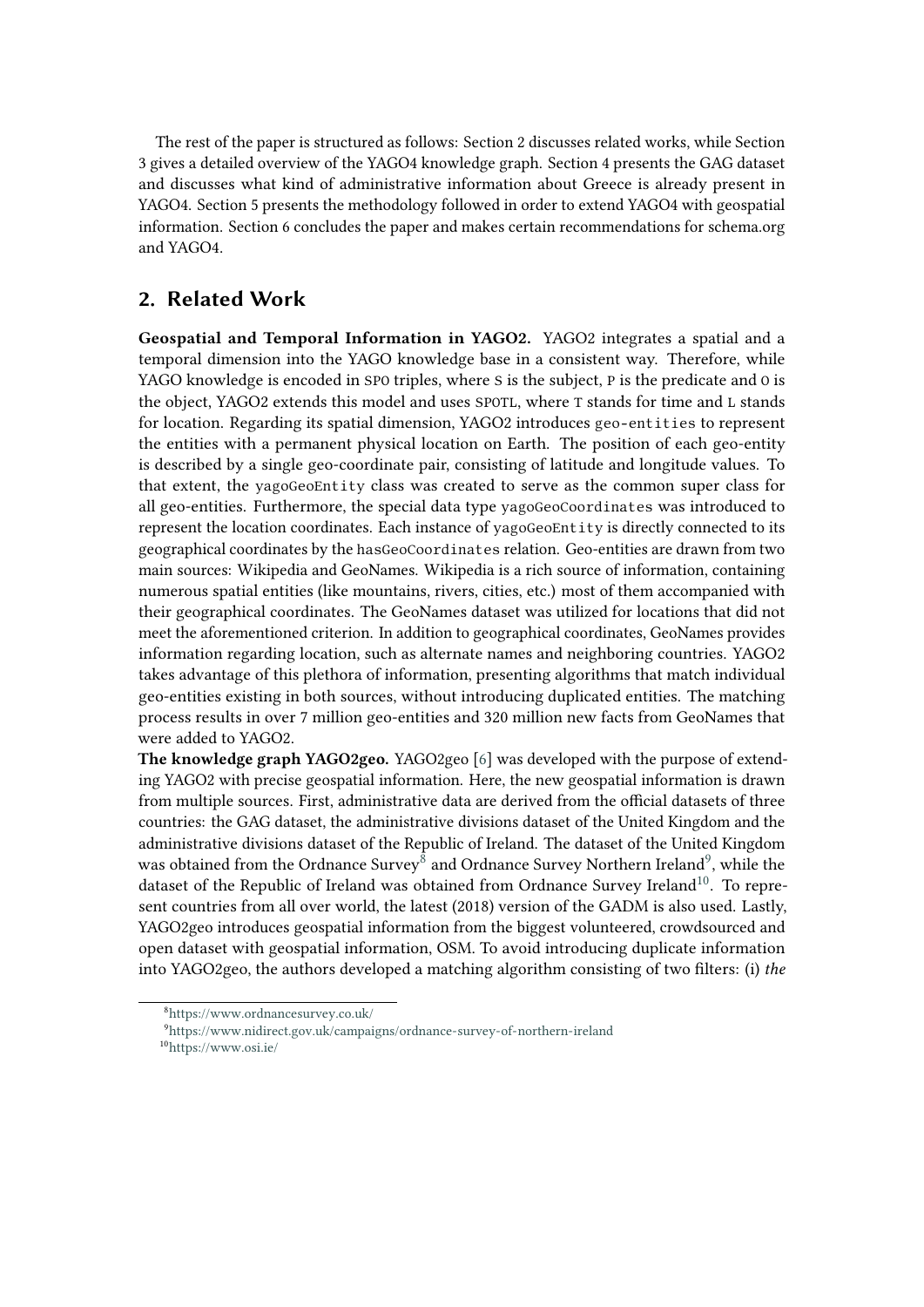*label similarity filter* and (ii) *the geometry distance filter*. This approach was based on the methodologies presented in YAGO2 and LinkedGeoData [\[11\]](#page-11-10). In detail, the goal of the first filter is to match entities that share similar labels. For two resources to be matched, the string similarity of their respective labels should exceed a predefined threshold  $th_a$ . The geometry distance filter is performed as a second step and is applied on the matches produced by the label similarity filter. Its purpose is to eliminate the false matches. More precisely, for every pair of matched entities, the geometry distance filter checks whether the Euclidean distance -in the WGS:84 coordinate system<sup>[11](#page-3-0)</sup> - between the two entities is less than a specific threshold  $th_b$ . While adding more precise geospatial information, YAGO2geo also retains the existing one, including the "old" coordinate pairs. The extension introduces 137 thousand linestrings and 640 thousand polygons and multipolygons, creating a geospatial KG much richer, in terms of geospatial knowledge, compared to DB pedia and Wikidata. YAGO2 geo is publicly available<sup>[12](#page-3-1)</sup> and its knowledge can be queried using GeoSPARQL<sup>[13](#page-3-2)</sup> as well as visualised using the linked spatiotemporal data visualization tool Sextant<sup>[14](#page-3-3)</sup>.

**The knowledge graph WorldKG.** WorldKG [\[12,](#page-11-11) [13,](#page-11-12) [14\]](#page-11-13) was released in 2021, presenting a new comprehensive geographic knowledge graph built from the OpenStreetMap dataset. Its ontology was created using the key-value pairs of the OSM schema. Each class in the ontology is a subclass of wkgs:WKGObject and each entity belonging to this class can be related to a geo:SpatialObject via the property wkgs:spatialObject. A geo:SpatialObject can be either a point, a linestring or a polygon. Namely, the WorldKG entity representing the country of Greece is linked to its respective geo:SpatialObject (wkg:geo432424989) via the property wkgs:spatialObject. The geo:SpatialObject represents the entity's type of geometry (sf:Point) and the coordinates of the geometry (POINT(21.9877132 38.9953683)). To link the ontology of WorldKG with other existing ontologies, the authors developed the Neural Class Alignment (NCA) [\[12\]](#page-11-11) approach, to obtain the alignments between OSM tags and the classes of the Wikidata and DBpedia knowledge graphs. NCA is an unsupervised framework consisting of two steps. First, a neural classification model is built and trained on a dataset of linked entities in OSM and a selected KG. Then, the resulting model is probed to identify the captured alignments. In the end, the class and tag combinations that are linked, are the ones with class activation threshold higher than a value  $th_c$ . To avoid any wrong mappings, the erroneous alignments are manually identified and discarded. The resulting alignments are included in the ontology using the owl:equivalentClass property. WorldKG contains more than 820 million triples associated with geographic data for 188 countries and 7 continents. Additionally, the number of geographic entities is two orders of magnitude higher than in Wikidata and DB pedia, being more than 110 million. World KG is publicly available<sup>[15](#page-3-4)</sup>, and the site provides - amongst other things- a WorldKG SPARQL endpoint that supports GeoSPARQL functions.

<span id="page-3-0"></span><sup>&</sup>lt;sup>11</sup>A coordinate reference system (CRS) is a coordinate system that is related to an object (e.g., the Earth, a planar projection of the Earth) through a so-called datum which specifies its origin, scale, and orientation. WGS84 is the latest version of the World Geodetic System (WGS) and was established in 1984.

<span id="page-3-1"></span><sup>12</sup><http://yago2geo.di.uoa.gr>

<span id="page-3-2"></span><sup>13</sup><http://test.strabon.di.uoa.gr/yago2geo>

<span id="page-3-3"></span><sup>14</sup>[http://test.strabon.di.uoa.gr/SextantOL3/?mapid=m95dp4hsgkafoe40\\_](http://test.strabon.di.uoa.gr/SextantOL3/?mapid=m95dp4hsgkafoe40_)

<span id="page-3-4"></span><sup>15</sup><http://www.worldkg.org/>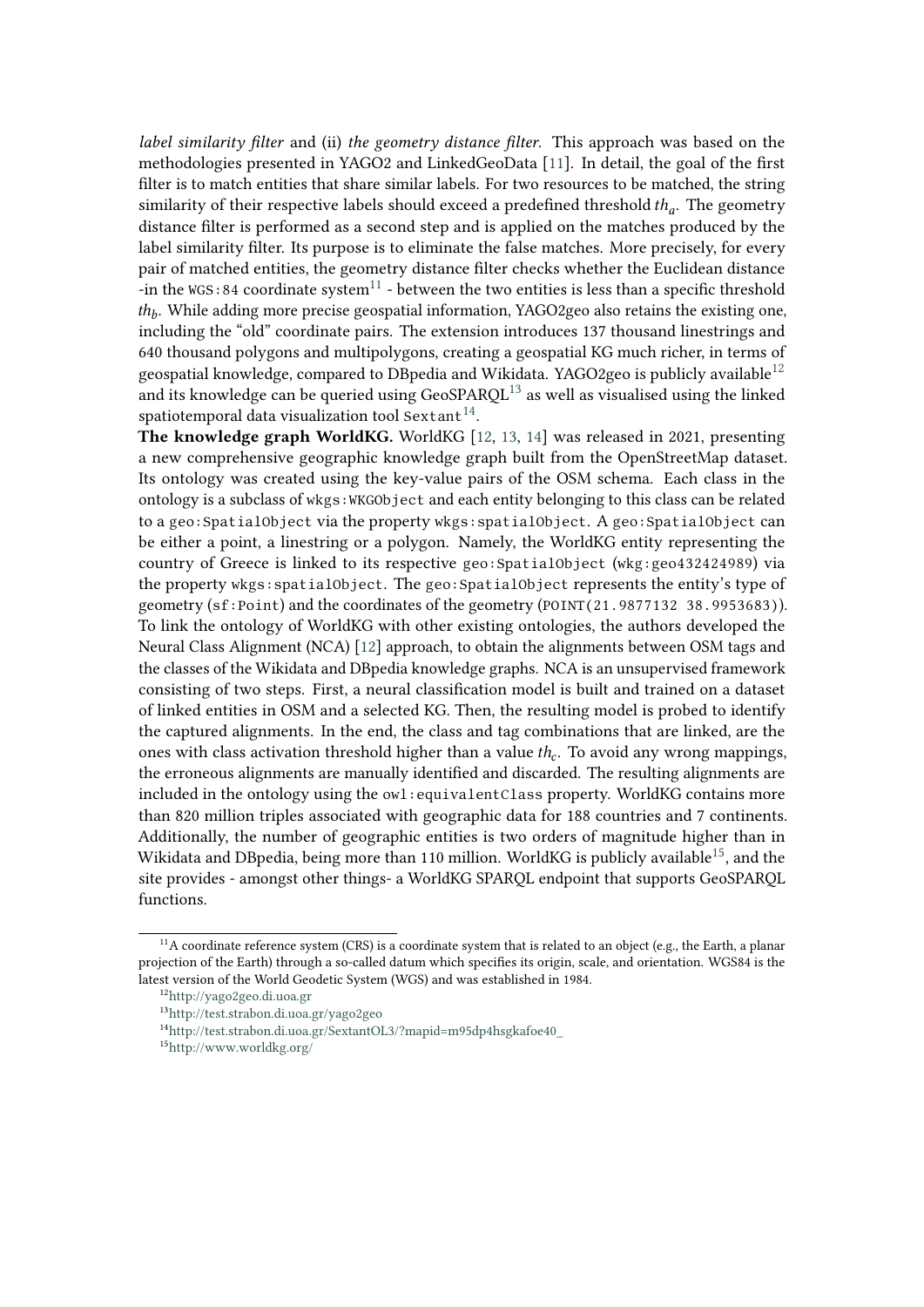**The spatial dimension of schema.org.** Schema.org started as an initiative of Microsoft, Yahoo!, Google and Yandex and it is now a collaborative, community activity. Schema.org improves the Web by providing a structured data markup schema supported by major search engines, that also covers a wide range of topics including people, places, events, products, health and medical types, reviews etc. The idea was to present webmasters with a single vocabulary, making it easier for them to decide on a markup schema and reap the benefits across multiple consumers of the markup. Schema.org was initially launched with 297 classes (or types) and 187 relations (or properties) which over the past few years have grown to 792 and 1447 respectively. The classes are organized into a hierarchy, where each class may have one or more super-classes. Relations are polymorphic, as a relation can have one or more domains and ranges. As for the class hierarchy, it serves more as an organizational tool to assist browsing the vocabulary rather than a "universal ontology". Regarding its spatial dimension, schema.org defines the property geo to model the geo-coordinates of a place and its values are expected to be either of a GeoCoordinates or a GeoShape type. The GeoCoordinates type represents a latitude/longitude pair of coordinates of a place or event in the WGS 84 coordinate system. The GeoShape type represents the geographic shape of a place. A GeoShape can be described using several properties whose values are based on latitude/longitude pairs. Some of these properties are the line, polygon, circle and box properties. Lately, schema.org proposed the full integration of an additional type named GeospatialGeometry as a super-type of GeoShape, to enable the statement of geospatial relations covered by geospatial standards e.g., by the Open Geospatial Consortium. GeospatialGeometry models the topological relations between two geometries as defined in DE-9IM model [\[15\]](#page-11-14). More precisely, these relations are represented using the following properties: geoContains, geoCoveredBy, geoCovers, geoCrosses, geoDisjoint, geoEquals, geoIntersects, geoOverlaps, geoTouches and geoWithin. To conclude, schema.org aims to provide a simple representation, covering properties and types that are frequently used by webmasters. Thus, it does not represent well-known spatial literal formats, (e.g. KML, WKT) complex geometries (e.g. multipolygons, geometry collections) and multiple coordinate reference systems.

## **3. The YAGO4 Knowledge Graph**

**Taxonomy.** YAGO4 takes advantage of the stable class hierarchy of schema.org, as well as, the fine-grained classes that Wikidata offers. As a result, the top-level classes in YAGO4 come from schema.org combined with bioschemas.org<sup>[16](#page-4-0) [17](#page-4-1)</sup> [\[16\]](#page-11-15). Additionally, the leafs of the YAGO4 taxonomy correspond to Wikidata classes. Having these inputs, the YAGO4 taxonomy is then constructed as follows. First, for each instance in Wikidata, each possible path in the Wikidata taxonomy to the root node is taken into consideration. If the first class on the path has a Wikipedia article, it is then included in YAGO4. The path to the root in the Wikidata taxonomy is continued, discarding all classes on the way, until a class that has been mapped to schema.org

<span id="page-4-1"></span><span id="page-4-0"></span><sup>16</sup><https://bioschemas.org>

<sup>&</sup>lt;sup>17</sup>Bioschemas is a community project built on top of schema.org. Its goal is to improve interoperability in Life Sciences, for resources to better communicate and work with each other by using a common markup on their websites.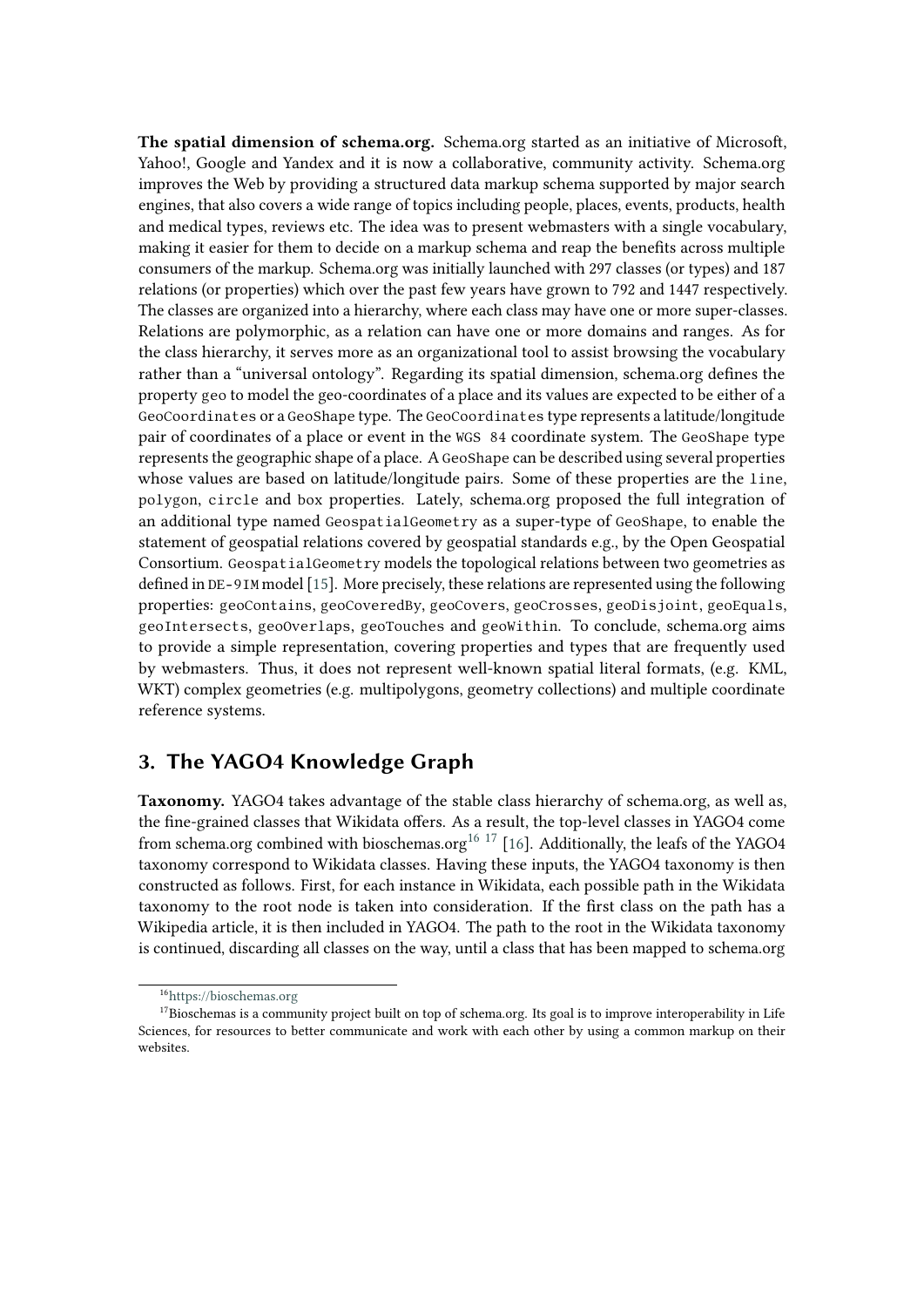<span id="page-5-0"></span>

**Figure 1:** The structure of the administrative organization of Greece in YAGO4 taxonomy. Red color indicates classes that were taken from schema.org, whereas blue color indicates Wikidata classes. GovernmentOffice class leads to -among others- the instances of the 7 decentralized administrations of Greece.



**Figure 2:** The structure of the administrative organization of Greece in YAGO4 extended taxonomy. Green color indicates the newly inserted classes.

is found. The path to the root in the schema.org taxonomy is then continued, adding all classes on the way to YAGO4. If a class that has been mapped to schema.org is not found, the entire path is discarded. All Wikidata classes that have less than 10 direct instances are also discarded. The final taxonomy contains only 10 thousand classes out of the 2.4 million original Wikidata ones, shrinking the taxonomy by 99.6%. For our purposes, we focus on the administrative organization of Greece, whose structure in the taxonomy in YAGO4 can be seen in Figure [1.](#page-5-0) **Entities.** YAGO4 is stored in RDF data format and all entities consist of human-readable URIs to make the KB more accessible for interactive use. The name of each entity corresponds to its Wikipedia page title. For the cases that an entity does not have a corresponding Wikipedia page, its name is the concatenation of its English label with its Wikidata identifier. For example, the name of the entity which describes the Region of Crete is Crete\_Region\_Q1267522. If an English label is not available, then the entity is named after its Wikidata identifier. The methodology followed by the authors of YAGO4, assigns human-readable names to the vast majority of entities, without introducing duplicates or ambiguity.

**Well-Typed Values.** YAGO4 defines well-typed literals, having each data values of Wikidata translated to RDF terms. Furthermore, globe coordinates are mapped to schema:GeoCoordinates resources, expressing location as a longitude/latitude pair. By illustration, the municipality of Andros is represented as <http://yagoknowledge.org/resource/Andros> <http://schema.org/geo> <geo:37.83333333333409, 24.93333333333383>. In Section 5.4, we introduce our methodology to express the geographic coordinates of each location with more complex geometries such as polygons, lines and multipolygons.

**Relations and Constraints.** The relations in YAGO4 come from schema.org and are mapped to Wikidata predicates. Moreover, YAGO4 has hand-crafted semantic constraints for ensuring the quality of the data and allowing logical reasoning. These constraints are modeled in the W3C standards SHACL [\[17\]](#page-11-16) and OWL. In general, YAGO4 assumes that no other properties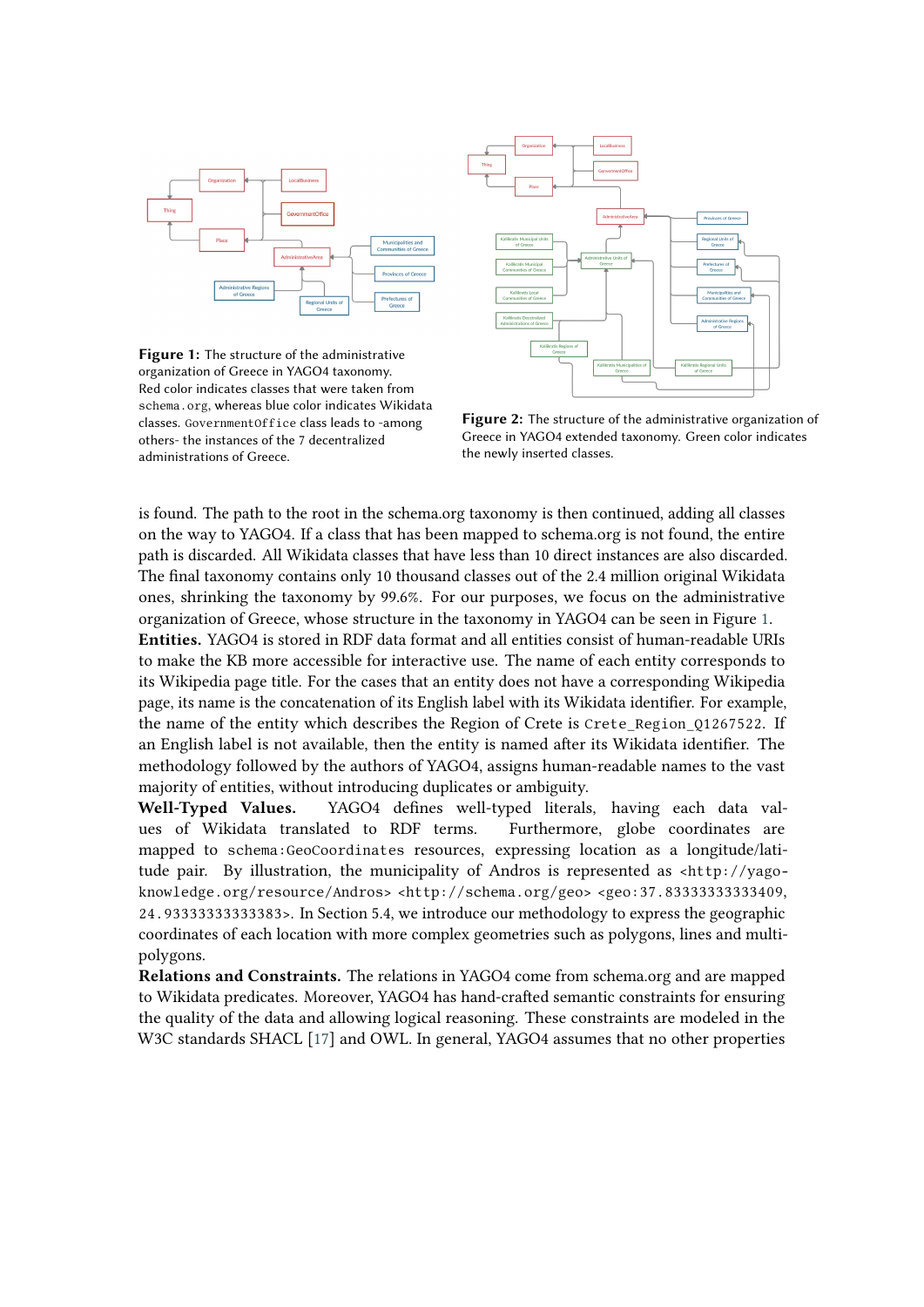#### <span id="page-6-3"></span>**Table 1**

Comparison of the number of instances of each class related to the administrative divisions of Greece in GAG and YAGO<sub>4</sub>

| Administrative Unit           |        | $#$ instances in GAG $#$ instances in YAGO4 |
|-------------------------------|--------|---------------------------------------------|
| Decentralized Administrations |        |                                             |
| Regions                       | 13     | 13                                          |
| Regional Units                | 74     | 77                                          |
| Prefectures                   | $^{0}$ | 55                                          |
| Provinces                     | $^{0}$ | 70                                          |
| Municipalities                | 325    | 340                                         |
| Municipal Units               | 1034   | 0                                           |
| <b>Municipal Communities</b>  | 3      | 0                                           |

are allowed for each class, thereby interpreting the SHACL constraints under a "closed world assumption". These constraints are automatically enforced during the construction of the KB, hence the data of YAGO4 satisfy all constraints. Lastly, the generated YAGO4 ontology uses the OWL 2 axioms DisjointClasses, ObjectPropertyDomain, DataPropertyDomain, ObjectPropertyRange, DataPropertyRange, ObjectUnionOf, FunctionalDataProperty, FunctionalObjectProperty, and falls into the OWL DL subset. In our extension, we added several extra properties to YAGO4, presented in Section 5.2.

### **4. The administrative organization of Greece**

**The Kallikratis and Kleisthenis Programme.** The current administrative organization of Greece is the result of the Kallikratis Programme<sup>[18](#page-6-0)</sup> and its recent reform, the Kleisthenis Programme<sup>[19](#page-6-1)</sup> that came into effect in 2019. According to them, the first level of government consists of municipalities which are further subdivided into municipal units. Furthermore, municipal units consist of municipal and local communities. The second level of government is composed by regions that are divided into regional units. A group of municipalities composes a regional unit. The third level consists of decentralized administrations that consist of a group of regions. There are, in total, 7 decentralized administrations, 13 regions, 74 regional units and 325 municipalities in Greece. Regarding the last ones, the Kleisthenis Programme introduced the creation of 12 new municipalities, increasing their total number from 325 to 332. Additionally, in contrast to the administrative organization of the country (1997 Kapodistrias Reform<sup>[20](#page-6-2)</sup>), provinces are totally abolished and prefectures are replaced by regions.

**Administrative divisions of Greece instances in YAGO4.** After evaluating the quality of the instances of the classes related to the administrative divisions of Greece in YAGO4, we noticed that the regional units are scattered between prefectures and regional units, while some of them are instances of both classes. For example, Pella (regional unit) is both a type of Regional\_units\_of\_Greece and a type of Prefectures\_of\_Greece. Additionally, the class of Provinces\_of\_Greece, leads to 70 instances of past-existing provinces of Greece, which possibly still exist in Wikidata, such as Imathia\_Province. Table [1](#page-6-3) compares the

<span id="page-6-0"></span><sup>18</sup>[https://en.wikipedia.org/wiki/Kallikratis\\_Programme](https://en.wikipedia.org/wiki/Kallikratis_Programme)

<span id="page-6-1"></span><sup>&</sup>lt;sup>19</sup>https://el.wikipedia.org/wiki/Πρόγραμμα Κλεισθένης I

<span id="page-6-2"></span><sup>20</sup>[https://en.wikipedia.org/wiki/Kapodistrias\\_reform](https://en.wikipedia.org/wiki/Kapodistrias_reform)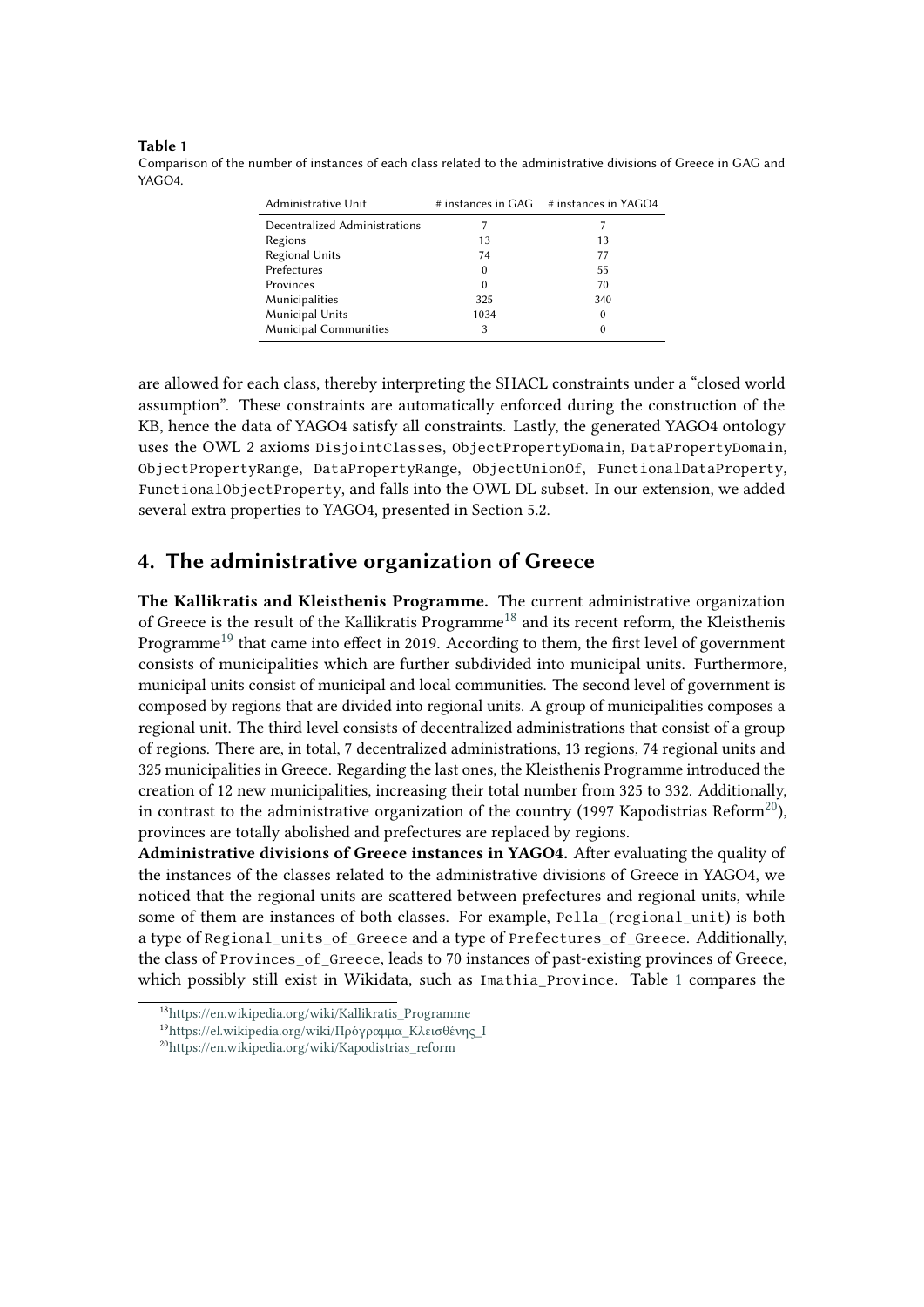number of instances of each class related to the administrative divisions of Greece in GAG and YAGO4. We denote that the YAGO4 taxonomy is not fully consistent with the administrative organization of Greece. In particular, there are three classes representing provinces, prefectures and municipalities and communities of Greece in YAGO4, while classes representing municipal units, municipal communities and local communities do not exist at all. Nevertheless, contrasting the number of instances of each YAGO4 class with the number of instances of their respective GAG class, we observe that the classes of YAGO4 contain more entities than their corresponding official administrative divisions, mostly due to duplication (e.g., regional units and prefectures) as well as outdated information (e.g., provinces). However, YAGO4 contains the information about the new municipalities introduced with the Kleisthenis reform. Lastly, the number of instances of municipal units, local and municipal communities are non-existent due to the taxonomy deficiencies that were mentioned.

# **5. Extending YAGO4**

**Taxonomy Extension.** As mentioned in Section 3.1, the part of YAGO4 taxonomy pertaining to the administrative divisions of Greece is not fully consistent with the administrative organization of Greece. We addressed this problem by introducing new leaf classes in YAGO4. More precisely, we propose the insertion of a super class that represents the administrative units of Greece and is a subclass of the AdministrativeArea. We further inserted 7 additional classes that represent each of those administrative units separately. Each class is a subclass of the Administrative Units of Greece class, as well as a subclass of its respective YAGO4 class, provided it exists. For example, the Regions\_of\_Greece is both a subclass of Administrative Units of Greece and Administrative Regions of Greece, whereas Municipal\_Units\_of\_Greece is only a subclass of Administrative\_Units\_of\_Greece. This, allows us to extend YAGO4 with missing entities without violating its taxonomy and constraints. The part of the extended taxonomy is illustrated in Figure [2.](#page-5-0)

**Addition of Properties.** The available properties of YAGO4 do not allow us to represent useful information of administrative units. Hence, we extend the taxonomy of YAGO4 with the object property has\_seat which connects a municipality with a municipal or local community and the data properties has\_population and has\_code, without violating the strict constraints that are in place.

**Matching Phase.** In order to extend each pre-existing YAGO4 entity with qualitative geospatial information, we tried to match each entity with one in the GAG dataset. For example, the YAGO4 entity Athens Municipality 01224979 and the GAG entity with identifier 9186, represent the same location, therefore they should be matched. For this purpose, we used the (i) *label similarity filter* and (ii) the *geometry distance filter*, as described on Section 2 and [\[6\]](#page-11-5).

Results. Our methodology enabled us to match most of the entities existing in GAG dataset. In fact, many GAG entities were matched with more than one entities, yielding the existence of duplicate entities in YAGO4. For that reason, the number of YAGO4 matches in Table [2](#page-8-0) is greater than the number of GAG matches. More precisely, all decentralized administration and region entities have been matched with exactly one YAGO4 entity. In addition, 67 regional units and 325 municipalities were matched with a YAGO4 entity, while 11 regional unit and 9 municipality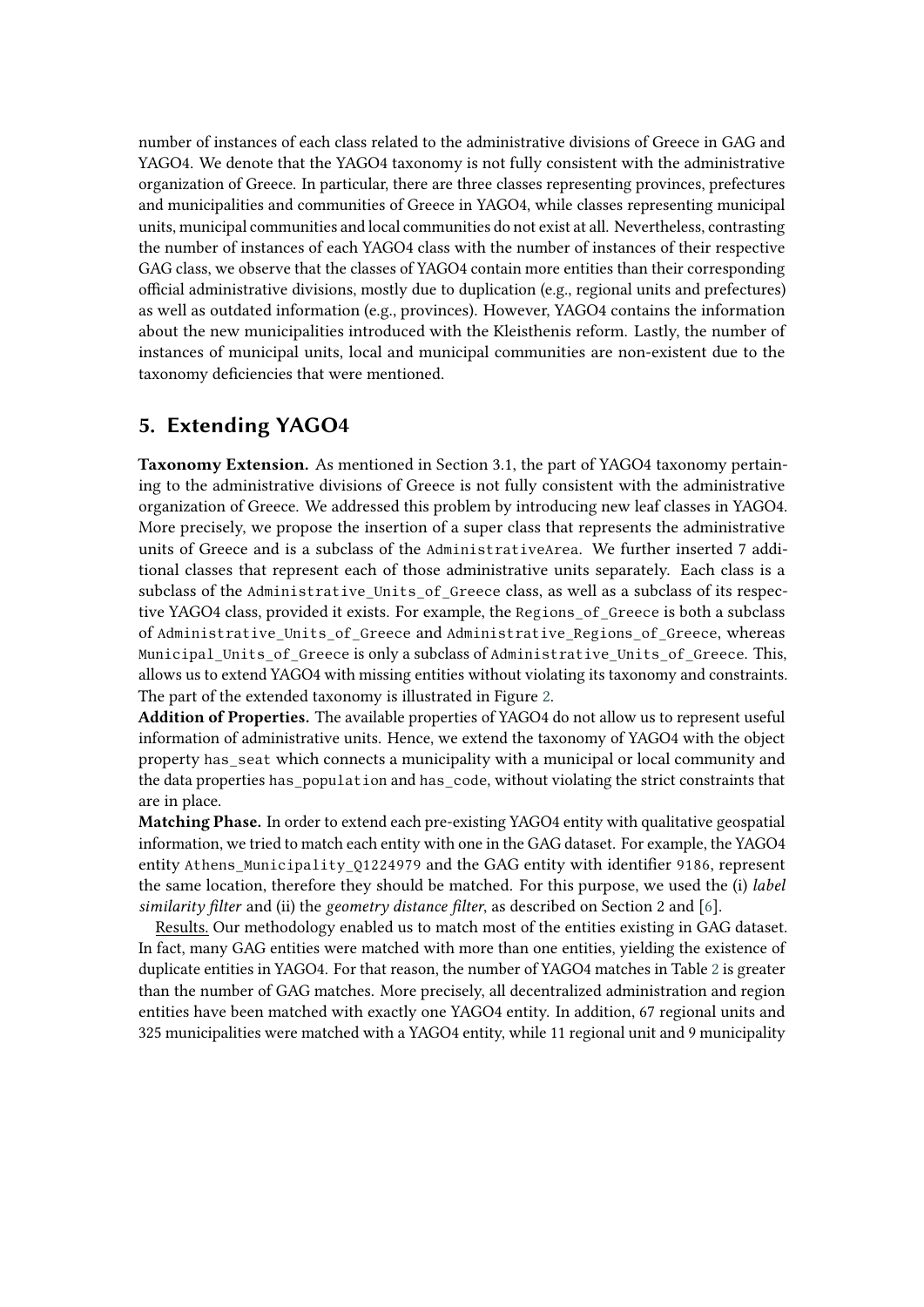### <span id="page-8-0"></span>**Table 2**

| Comparison between the number of instance matches in GAG and YAGO4. |  |
|---------------------------------------------------------------------|--|
|---------------------------------------------------------------------|--|

<span id="page-8-1"></span>

|                                                                                          | <b>GAG Classes</b>            | YAGO4 Classes                            |                                           | Number of matched GAG entities                                              |  |  |
|------------------------------------------------------------------------------------------|-------------------------------|------------------------------------------|-------------------------------------------|-----------------------------------------------------------------------------|--|--|
|                                                                                          | Decentralized Administrations | Government Offices                       |                                           | 7/7                                                                         |  |  |
|                                                                                          | Regions                       | <b>Regions of Greece</b>                 |                                           | 13/13                                                                       |  |  |
|                                                                                          | Regional Units                | Regional Units and Prefectures of Greece |                                           | 67/74                                                                       |  |  |
|                                                                                          | Municipalities                | Municipalities and Communities of Greece |                                           | 322/325                                                                     |  |  |
| POLYGON(<br>21.71163060727338 40.85096274759539,<br>21.71163660172085 40.85091782978087, |                               |                                          |                                           | "21.71163060727338,40.85096274759539<br>21.71163660172085,40.85091782978087 |  |  |
| $\cdots$ ,<br>21.71163060727338 40.85096274759539))                                      |                               |                                          | .<br>21.71163060727338,40.85096274759539" |                                                                             |  |  |
|                                                                                          | Figure 3: WKT polygon         |                                          |                                           | Figure 4: schema polygon                                                    |  |  |

duplicate instances were spotted. Finally, due to the absence of the municipal units, local and municipal communities classes, the corresponding GAG entities failed to be matched. For our extension purposes, we discard duplicate entities, as we do not wish to introduce duplicate information in the extended knowledge graph.

Comparison with previous work. With regards to the GAG dataset, in this extension we managed to achieve a greater number of matches, on average, compared to YAGO2geo. More precisely, in YAGO2geo we managed to match the majority of the decentralized administration and region entities, but not all of them. Additionally, exactly 21 regional unit entities were matched. However, the number of matches regarding municipalities, municipal units and communities beat our current results. The different outcomes in both cases are mostly due to the different class hierarchies between the two versions of YAGO. In YAGO2 the information related with the administrative divisions of Greece lie upon the geoclass\_administrative\_division, first to fifth geoclass\_X-order\_administrative\_division and populated\_place and locality classes. As we can observe, the taxonomy of YAGO4, which was presented in Section 3.1, is more compatible with the current administrative organization of Greece, in contrast with the taxonomy of YAGO2, a fact that renders the detection of the desired entities easier. In addition, YAGO2 is built automatically from Wikipedia, GeoNames and WordNet, resulting in a KB that contains 447 million facts about 9.8 million entities. Yet, YAGO4, which is entirely built of the rich instance data of Wikidata, contains 2 billion type-consistent triples for 64 million entities. According to the design choices made for the two versions of YAGO, as well as the results from our works, we came to the following conclusions. First, the high number of unmatched regional units entities in YAGO2 is due to their absence from the knowledge graph. Second, YAGO4 contains many duplicate entities, especially regional units and municipalities. For example <https://yago-knowledge.org/resource/Andros> and <https://yagoknowledge.org/resource/Andros (town)> are both referring to Andros Municipality. Last but not least, there is a lack of information regarding municipal communities in YAGO4, resulting from the absence of the relating Wikidata instances.

**Location Coordinates.** As previously mentioned, the geospatial information in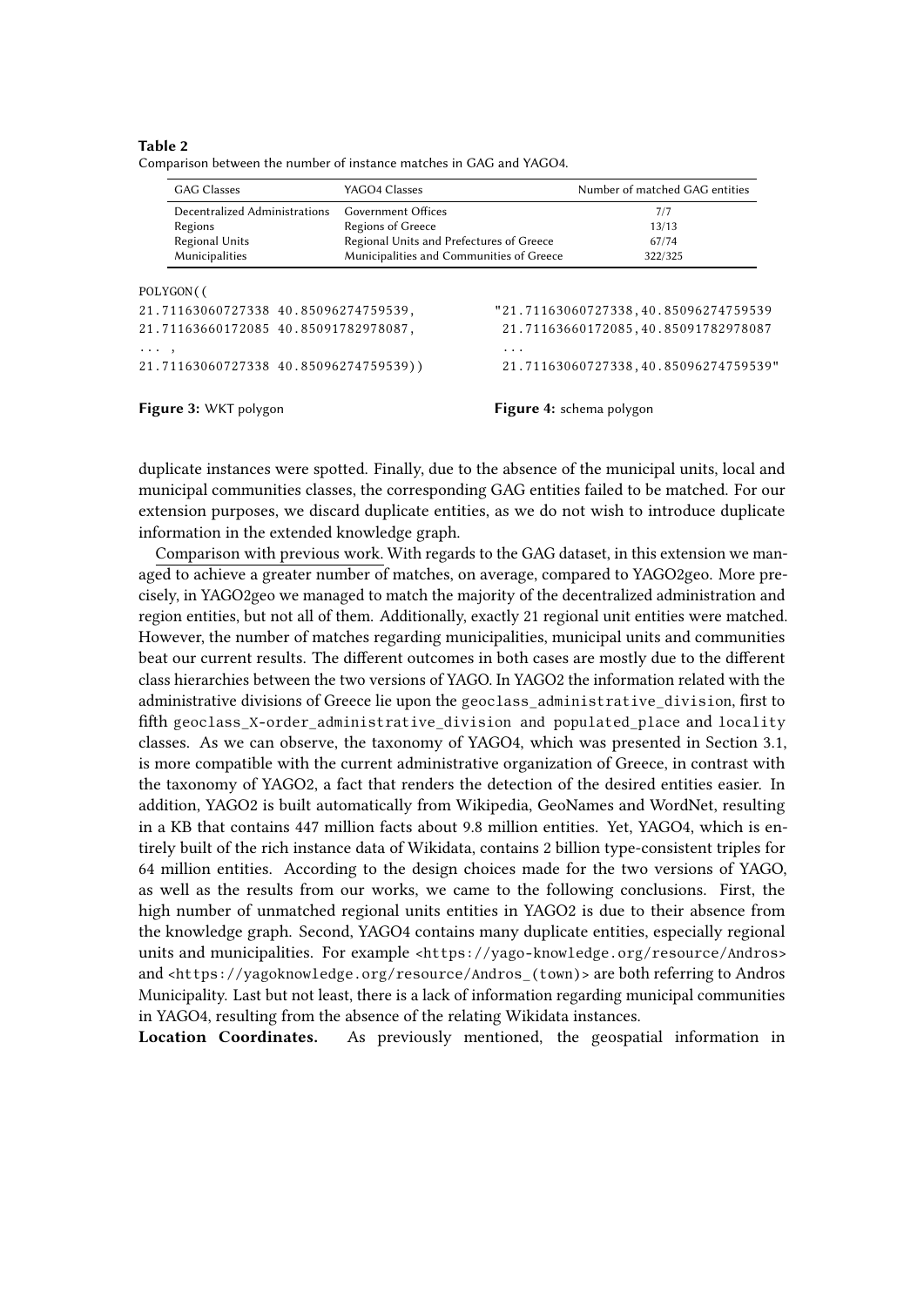YAGO4 is represented with the schema:geo property, which expects its values to be of schema:GeoCoordinates and schema:GeoShape types. A GeoShape can be described using several properties whose values are based on latitude/longitude pairs. The properties of GeoShape, that are related to our task, are the line, polygon, circle and box. In general, YAGO4 maps its coordinates to schema:GeoCoordinates resources. Regarding the GeospatialGeometry type mentioned in Section 2.4, it is not integrated in the YAGO4 knowledge graph. However, the geographic information in the GAG dataset is expressed in WKT format, using polygons and multipolygons to indicate the area of each location. Since schema.org does not, yet, support complex geometries like these supported by WKT, YAGO4 inherits this shortcoming. To make the geographic information provided by GAG compatible to the design of schema.org, we enriched the spatial dimension of YAGO4 only with polygons by converting WKT polygons to schema:polygon in the obvious way. Figures [3](#page-8-1) and [4](#page-8-1) present an example of such conversion. Yet, since multipolygons represent the general case of mapped areas, the inability to convert such geometries to a schema.org type indicates a strong limitation.

There are two ways according to which we could somehow address this issue. The first approach is to split the multipolygons into separate shapes. Since a multipolygon is a multisurface whose elements are polygons, we could divide each geometry to multiple polygons. However, schema.org does not allow logical AND and OR operators over lists of type GeoShape. To address this issue the addition of the excludesGeoShape property has been suggested $\rm ^{21}$  $\rm ^{21}$  $\rm ^{21}$ . The insertion of this property would provide a mechanism for excluding an area using the supported shapes. For our case, we could use lists of values to denote the aggregation of polygons and utilize the excludesGeoShape property to exclude areas and therefore define our multipolygons. Even though this approach would assist the modeling of complex geometries, it also suggests an extra effort from the webmasters in regards to representing their data. This suggestion hasn't yet been accepted in the schema.org repository. The second approach is to model our multipolygons using the additionalProperty property on GeoShape. Generally, schema.org offers the property additionalProperty to represent additional characteristics of an entity. additionalProperty expects its values to be of PropertyValue type, indicating a property-value pair. Although this approach would enable the addition of extra geographical information to the entities of the YAGO4, this information will not end up being properly exploited.

While both of the approaches suggest a way of adding geographical information represented by complex geometries into the YAGO4, they still cannot address the issues of processing these geometries. More precisely, due to the fact that schema.org has its own geometry serialization and does not adopt one of the widely used ones (eg., WKT, GeoJSON), common GeoSPARQL queries that can be performed in WordKG and YAGO2geo, cannot be performed in YAGO4. Listing [1](#page-10-0) illustrates such an example. This query asks for the municipalities whose geometries intersect with the geometry of the municipality of Athens. Taking all the above into consideration, even though our methodology has resulted in the augmentation of YAGO4 with geospatial information, this information cannot be queried by GeoSPARQL given the incompatibility of the data models of schema.org (hence YAGO4) and GeoSPARQL.

<span id="page-9-0"></span><sup>21</sup><https://github.com/schemaorg/suggestions-questions-brainstorming/issues/210>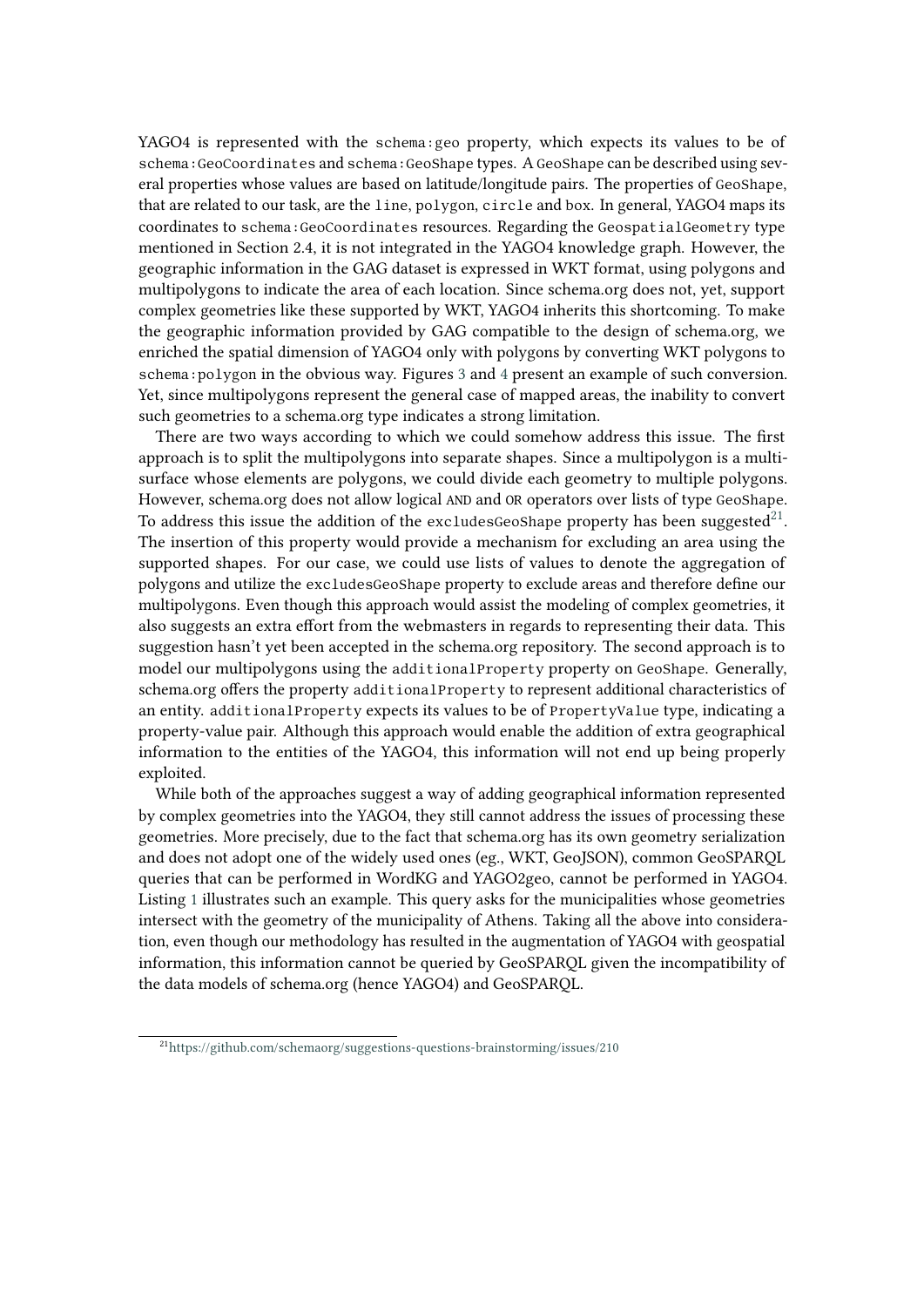# **6. Conclusions and Recommendations**

In this work, we presented an extension of YAGO4 with more precise geospatial information regarding the administrative organization of Greece. Through our study we were able to uncover certain issues that exist with the representation and querying of geospatial information in schema.org and therefore YAGO4. More precisely, even though schema.org provides some spatial modeling, such as representing point locations and providing widely used shapes like polygons and lines, it does not cater for well-known spatial literal formats, complex geometries and multiple coordinate reference systems. Consequently, utilizing the class hierarchy of schema.org resulted in a less powerful geometry representation in the YAGO4 ontology. Currently, there are several open issues<sup>[22](#page-10-1) [23](#page-10-2)</sup> <sup>[24](#page-10-3)</sup> on the schema.org repository, discussing the importance of supporting the processing of complex geometries as well as ways of integrating that support. If the community of schema.org decides to move forward with the suggested changes, YAGO4 will be able to overcome all the aforementioned limitations and extensions like the one presented here will be easily developed. Even though schema.org chooses a more simple representation for general use, the interest in spatial data has been increasing, and so does the need for shared vocabularies including also this case. We believe that the W3C Schema.org Community Group<sup>[25](#page-10-4)</sup> should consider addressing the aforementioned limitations, contributing into making geospatial data widely discoverable and accessible.

### Listing 1: GeoSPARQL query in YAGO2geo

<span id="page-10-0"></span>PREFIX uom: <http://www.opengis.net/def/uom/OGC/1.0/> PREFIX geo: <http://www.opengis.net/ont/geosparql#> PREFIX geof: <http://www.opengis.net/def/function/geosparql/> PREFIX y2geo: <http://kr.di.uoa.gr/yago2geo/ontology/> SELECT ?x ?v WHERE { ?x y2geo:hasGADM\_Name "Athens"@en. ?x rdf:type y2geo:GAG\_Municipalities. ?x geo:hasGeometry ?xGeom. ?xGeom geo:asWKT ?xWKT . ?y rdf:type y2geo:GAG\_Municipalities . ?y geo:hasGeometry ?yGeom . ?yGeom geo:asWKT ?yWKT . FILTER (geof:sfIntersects(?xWKT, ?yWKT)) }

# **Acknowledgments**

The research work was supported by the Hellenic Foundation for Research and Innovation (H.F.R.I.) under the "First Call for H.F.R.I. Research Projects to support Faculty members and Researchers and the procurement of high-cost research equipment grant" (Project Number: HFRI-FM17-2351).

<span id="page-10-1"></span><sup>22</sup><https://github.com/schemaorg/schemaorg/issues/1375>

<span id="page-10-2"></span><sup>23</sup><https://github.com/ESIPFed/science-on-schema.org/issues/105>

<span id="page-10-3"></span><sup>24</sup><https://github.com/schemaorg/schemaorg/issues/1548>

<span id="page-10-4"></span><sup>25</sup><https://www.w3.org/community/schemaorg/>